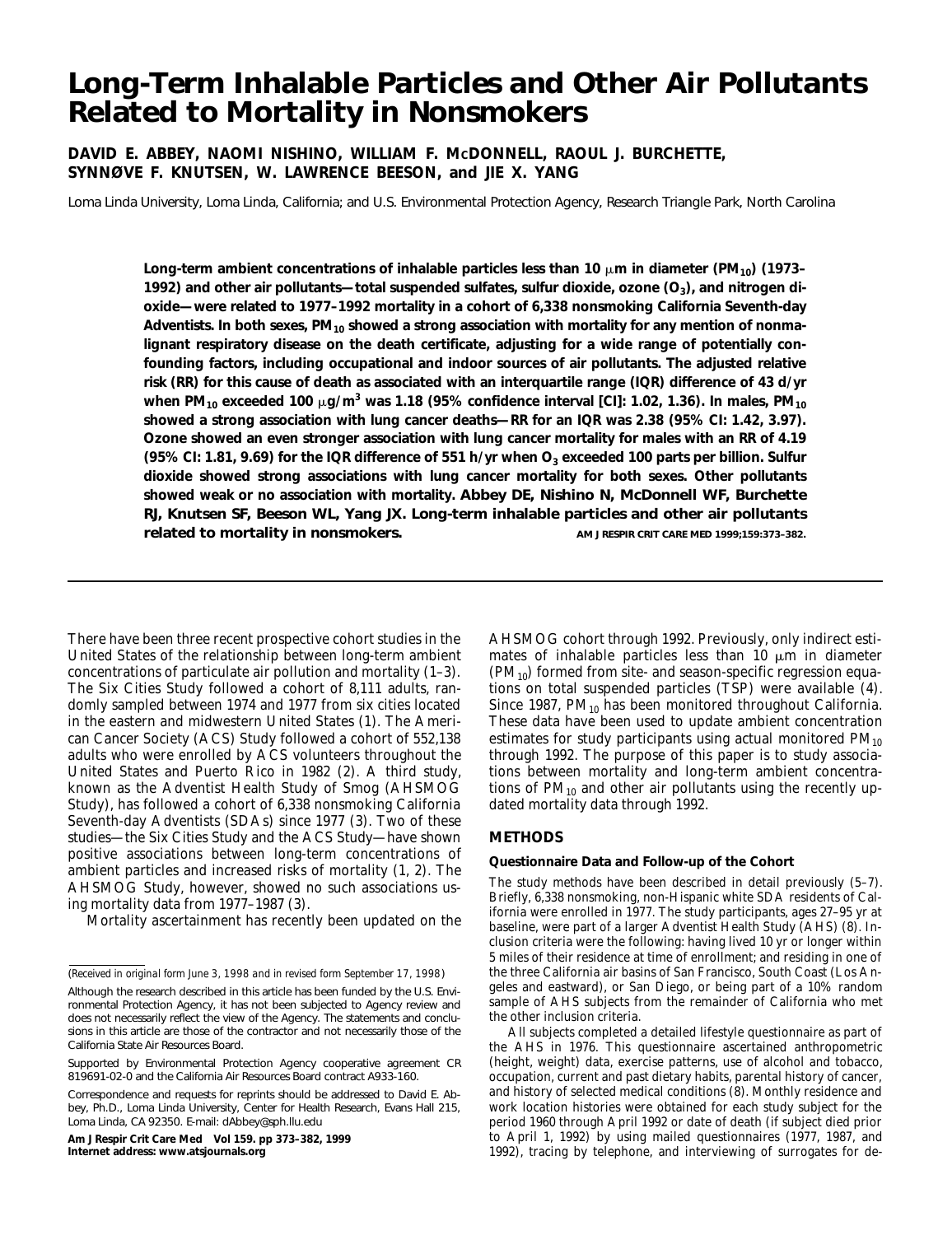ceased subjects. Only 156 (2.5%) subjects were lost to follow-up. These latter individuals were censored at date of last contact for purposes of inclusion in risk sets. The 1977, 1987, and 1992 questionnaires also contained standardized respiratory symptoms questions, now included as part of the American Thoracic Society questionnaire (9). Computer algorithms were used to classify individuals as to whether they had definite, possible, or no symptoms of asthma, chronic bronchitis, or emphysema (5). The questionnaires also ascertained lifestyle and housing characteristics pertinent to relative exposure to ambient air pollutants as well as indoor sources of air pollutants.

## **Air Pollution Estimates**

Estimates of monthly ambient concentrations of  $PM_{10}$ , ozone  $(O_3)$ , sulfur dioxide  $(SO_2)$ , and nitrogen dioxide  $(NO_2)$  were formed for study participants for the period 1966–1992 using fixed site monitoring stations maintained by the California Air Resources Board. For suspended sulfates (SO<sub>4</sub>), the time period was 1977–1992 since  $SO_4$ was not monitored in California prior to 1977. The detailed methods for estimating ambient air pollutants for study participants are described elsewhere (4, 6, 10). Briefly, monthly indices of ambient air pollutant concentrations at 348 monitoring stations throughout California were interpolated to zip code centroids according to home or work location histories of study participants, cumulated, and then averaged over time. Interpolations were restricted to zip code centroids within 31.25 miles (50 km) of a monitoring station and were not allowed to cross barriers to air flow or other topographic obstructions in excess of 250 m above the surrounding terrain (6). Quality ratings that reflected the distance of the nearest monitoring station from the zip code centroid were attached to all interpolations in order to allow sensitivity analyses (4, 6).

Concentrations of  $PM_{10}$  prior to 1987 were estimated using siteand season-specific regressions based on TSP  $(4)$ . Since 1987, PM<sub>10</sub> has replaced TSP as the particulate pollutant monitored throughout California, so monitored  $PM_{10}$  data were available for the later years of the study. For  $PM_{10}$  and  $O_3$ , exceedance frequencies and excess concentrations above several cutoffs were estimated in addition to mean concentrations. Exceedance frequencies were defined as the sum of days above a specified cutoff of  $PM_{10}$  and the sum of hours above a cutoff for  $O_3$ . The cutoffs used for  $PM_{10}$  were 40, 50, 60, 80, and 100  $\mu$ g/m<sup>3</sup>, denoted by PM<sub>10</sub>(40), etc. The cutoffs used for  $\text{O}_3$ were 60, 80, 100, 120, and 150 parts per billion (ppb). An additional index used for  $O_3$  was the monthly average of the daily 8-h average from 9:00 A.M. to 5:00 P.M. (used to correspond to the usual hours at work locations because separate interpolations were used for work locations). Excess concentration indices were also computed with excess concentration defined as the integrated sum of time  $\times$  concentration in excess of a cutoff. Correlations of these indices with the exceedance frequency indices were close to one for corresponding cutoffs, so the results are not reported separately for them (6, 11).

#### **Mortality Ascertainment**

Deaths during the follow-up period were ascertained using three methods: (*1*) computer-assisted record linkage with the California death certificate files for the years 1977–1992; (*2*) National Death Index files, 1979–1992; and (*3*) our tracing procedures, which included church records. We thus identified 1,628 (989 females, 639 males) study subjects who died. Death certificates were obtained for all of these, and a state-certified nosologist blinded to exposure data coded each death certificate according to the International Classification of Disease, Ninth Revision (ICD9) codes.

## **Statistical Analysis**

Sex-specific adjusted mortality relative risks (RRs) were estimated using Cox proportional hazards regression models. Combined male and female RRs were also estimated, stratifying on sex, when sex-specific models had similar regression coefficients for covariates. Time-dependent proportional hazards models were used that averaged the pollutant from the first monthly value through the month of death. For lung cancer mortality, a 3-yr lag was used, which averaged the pollutant only up to the full 3 yr prior to the month of death because of the expected long latency period between exposure and incidence of cancer. This is the maximum lag time that can be used with the present data,

since monthly values prior to 1973 were not stored in the data. The time variable used in the models was survival time from date of enrollment, except for lung cancer mortality, where age on study was used due to the expected lack of short-term effects. Using time on study rather than age as the time variable can bias proportional hazards regression models unless none of the covariates in the models are correlated with age at baseline (12). We found this condition to be met for models in which we used time on study with all correlations having an absolute value less than 0.17. Survival times of participants who did not die were censored at the end of the study period or at the day of last contact if the participant was lost to follow-up. Adjusted RRs were calculated and reported for differences in air pollutant concentrations equal to the interquartile ranges (IQRs) of the 1973–1992 averages of pollutants observed across the study population. Proportional hazard models were stratified if needed to satisfy the proportional hazards assumption. Failure of the proportional hazards assumption was indicated if the statistical significance for change in log likelihood of the fit of the model was less than 0.05 for the cross-product of any variable in the model with the log of the time variable (13).

The following covariates were controlled for in *a priori* models: age at baseline, April 1, 1977; pack-years of past smoking; years lived with a smoker; years worked with a smoker; years of education at baseline; an indicator variable for employment in an occupation with significant exposure to air pollutants for more than 10 yr (14); and body mass index (BMI) measured as (weight in kg)/(height in m)<sup>2</sup>. Body mass index was coded as a series of indicator variables to allow for nonlinear relationships with mortality. For lung cancer mortality, the only covariates used were age, pack-years of past smoking, and education due to the small number of cases. Separate Cox proportional hazards models were estimated for the following cause of death categories: all natural cause (ICD9:001–799), cardiopulmonary disease (ICD9:401–440 and 460–519), nonmalignant respiratory disease (ICD9:460–519), and lung cancer (ICD9:162). Only the underlying cause of death was used. An additional outcome used for nonmalignant respiratory disease was any mention of nonmalignant respiratory disease as an underlying or contributing cause of death, subsequently abbreviated CRC mortality. Deaths not in a specific category were censored at time of death. Robustness of the models was evaluated by estimating each model separately for never smokers versus past smokers as well as conducting subgroup analyses for other key variables.

In order to further rule out confounding or effect modification for variables not mentioned above, additional models were developed for those causes of death that showed strong positive associations with pollutants—all natural cause, any mention of nonmalignant respiratory disease, and lung cancer. A large number of potentially confounding or effect-modifying factors, such as medical history, dietary, or other lifestyle factors, were evaluated to be sure their inclusion did not substantially change the pollutant effect estimate. The APPENDIX gives a detailed description of these factors. Those factors were included that substantially changed the pollutant regression coefficient when included or that significantly ( $p < 0.05$ ) improved the fit of the model according to the likelihood ratio criteria (15). A change in the  $PM_{10}(100)$  regression coefficient was defined as substantial if it resulted in a change in the RR corresponding to an IQR difference of  $PM_{10}(100)$  of more than 0.04. To assure parsimonious models, covariates that did not meet these criteria were dropped. These refined models were used for most results and sensitivity analyses. Regression diagnostics were conducted for all refined models. These regression diagnostics included checks of the proportioned hazards assumption, checks of log linearity for continuous variables, checks for outliers, and stratified analyses. Two-pollutant models were used to evaluate the stability of single-pollutant associations.

# **RESULTS**

Table 1 shows the numbers of sex-specific deaths occurring in the cohort between 1977 and 1992. Descriptive characteristics of the cohort at baseline in 1977 are included for both sexes. Table 2 gives descriptive statistics for ambient air pollutants estimated for study participants averaged 1973 through month of censoring. Table 3 shows adjusted RRs for different causes of mortality. The RRs are calculated for a difference in the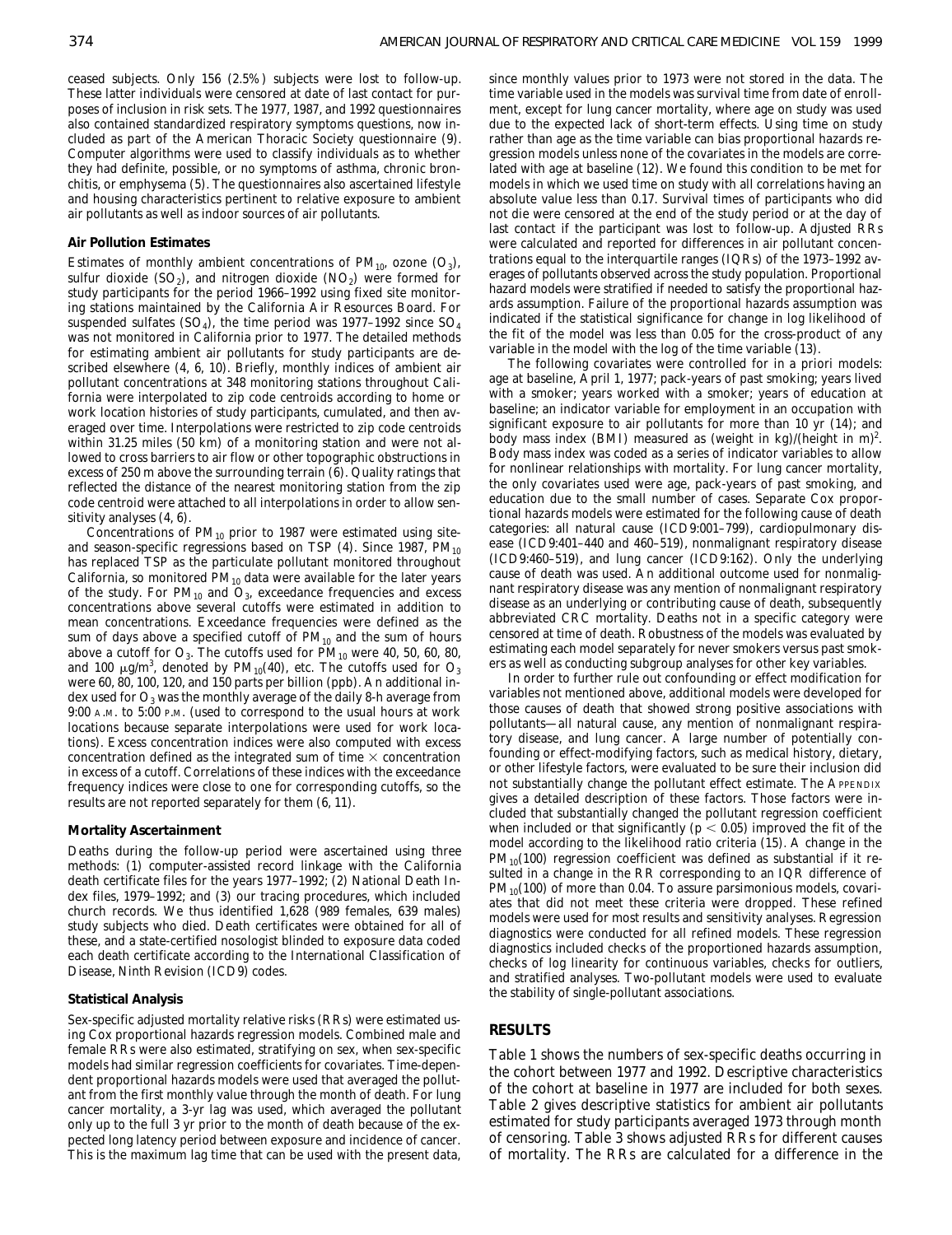## **TABLE 1**

**NUMBER OF CAUSE-SPECIFIC DEATHS AND BASELINE (1977) CHARACTERISTICS FOR COHORT (4,060 FEMALES, 2,278 MALES)**

| Female            | Male |                                                                                                           |
|-------------------|------|-----------------------------------------------------------------------------------------------------------|
| 989               | 639  | Total deaths 1977-1992                                                                                    |
| 965               | 610  | All natural cause deaths (ICD9:001-799)                                                                   |
| 631               | 398  | Cardiopulmonary deaths (ICD9:401-440 and 460-519)                                                         |
| 72                | 63   | Nonmalignant respiratory deaths (ICD9:460-519)                                                            |
| 246               | 164  | Deaths with any mention of nonmalignant respiratory disease in underlying or contributing cause of death* |
| $12 \overline{ }$ | 18   | Lung cancer deaths (ICD9:162)                                                                             |
| 59.2              | 58.5 | Age in years, mean                                                                                        |
| 13.8              | 36.3 | % Smoked in the past                                                                                      |
| 11.3              | 19.8 | Pack-years of smoking, mean for past smokers                                                              |
| 47.8              | 33.8 | % Ever lived with smoker                                                                                  |
| 19.9              | 16.1 | Years lived with smoker, mean <sup>t</sup>                                                                |
| 38.2              | 48.0 | % Ever worked with smoker                                                                                 |
| 11.3              | 15.6 | Years worked with smoker, mean <sup>t</sup>                                                               |
| 0.4               | 10.3 | % Occupational exposure to air pollutants for more than 10 yr                                             |
| 13.1              | 14.3 | Years of education, mean                                                                                  |
| 24.6              | 25.0 | Body mass index, (weight in kg)/(height in m) <sup>2</sup> , mean                                         |
| 6.4               | 9.5  | % Currently use alcoholic beverages                                                                       |
| 35.2              | 44.3 | % High total exercise level                                                                               |
| 9.0               | 17.5 | Hours outdoors per week, mean                                                                             |
| 33.9              | 29.8 | % Whose father or mother had cancer                                                                       |
| 32.3              | 27.6 | % High fruit/vegetable consumption <sup>‡</sup>                                                           |
| 46.6              | 40.0 | % High antioxidant vitamin consumption from pills <sup>§</sup>                                            |
| 33.0              | 28.8 | % Prior heart attack, stroke, diabetes, or high blood pressure                                            |

\* All death counts except this one are for underlying cause only.

† Mean of non-zero values.

 $^\ddag$  Two or more servings of fruit or fruit juice per day and two or more servings of cooked green vegetables, green salads, or tomatoes per

day.<br><sup>§</sup> At least daily consumption of vitamin A, or more than 1,000 mg vitamin C per week, or 200 U or more vitamin E per week, or 1 or 2 multivitamin pills daily.

IQR of the pollutant across the study population. Table 4 shows RRs for the other covariates in sex-specific refined models for CRC and lung cancer mortality. These were the mortality outcomes showing strong associations with air pollutants. Refined and *a priori* models gave similar results for these outcomes.

## **All Natural Cause Mortality**

For males,  $PM_{10}$  showed a significant association with all natural cause mortality, but none of the other pollutants did. When other pollutants were added one at a time to form two-pollutant models with  $PM_{10}$ , the  $PM_{10}$  coefficient remained stable. When any mention of malignant or nonmalignant respiratory mortality was removed from all natural cause mortality, the RR associated with the IQR difference in  $PM_{10}(100)$  dropped from 1.12 to 1.09 (95% confidence interval [CI]: 0.96, 1.23).

For females, none of the pollutants showed a positive association with all natural cause mortality.

**Cardiopulmonary Mortality as Underlying Cause**

None of the pollutants showed a significant association with cardiopulmonary mortality for either sex.

## **Nonmalignant Respiratory Mortality as Underlying Cause**

None of the pollutants showed a significant association with nonmalignant respiratory mortality for either sex. It was noted that the proportional hazards assumption was not satisfied

**TABLE 2**

**DESCRIPTIVE STATISTICS FOR ESTIMATED AVERAGE AMBIENT AIR POLLUTANT VALUES 1973 TO CENSOR DATE\* FOR SUBJECTS**

|                                                                                   |               |        | Standard  |                    | Interguartile |
|-----------------------------------------------------------------------------------|---------------|--------|-----------|--------------------|---------------|
| Pollutant                                                                         | $n^{\dagger}$ | Mean   | Deviation | $Range^{\ddagger}$ | Range         |
| $PM_{10}$ mean concentration in $\mu$ g/m <sup>3</sup>                            | 5.963         | 51.24  | 16.63     | 83.93              | 24.08         |
| Days/year above 100 $\mu$ g/m <sup>3</sup> PM <sub>10</sub>                       | 5.991         | 31.08  | 32.48     | 178.84             | 42.63         |
| Suspended sulfate (SO <sub>4</sub> ) mean concentration in $\mu$ q/m <sup>3</sup> | 5.070         | 7.24   | 2.55      | 32.11              | 2.97          |
| Sulfur dioxide (SO <sub>2</sub> ) mean concentration in ppb                       | 4.353         | 5.62   | 2.81      | 18.96              | 3.72          |
| Ozone $(O_3)$ mean concentration in ppb                                           | 5.893         | 26.11  | 7.65      | 43.91              | 12.03         |
| Hours/year above 100 ppb $O_3$                                                    | 5.893         | 329.61 | 294.51    | 987.97             | 551.10        |
| Nitrogen dioxide (NO <sub>2</sub> ) in ppb                                        | 5.652         | 36.78  | 12.99     | 67.87              | 19.78         |

*Definition of abbreviation*:  $PM_{10}$  = inhalable particulates less than 10  $\mu$ m.

 $*$  Except SO<sub>4</sub>, 1977 to censor date.

<sup>†</sup> Number of subjects with 80% non-missing data.

 $^\ddag$  Maximum average value – minimum average value with average computed over entire time period. All minimum values were zero so that the ranges presented are maximum values. The zero values were assigned to a few individuals living in pristine areas remote from monitoring stations.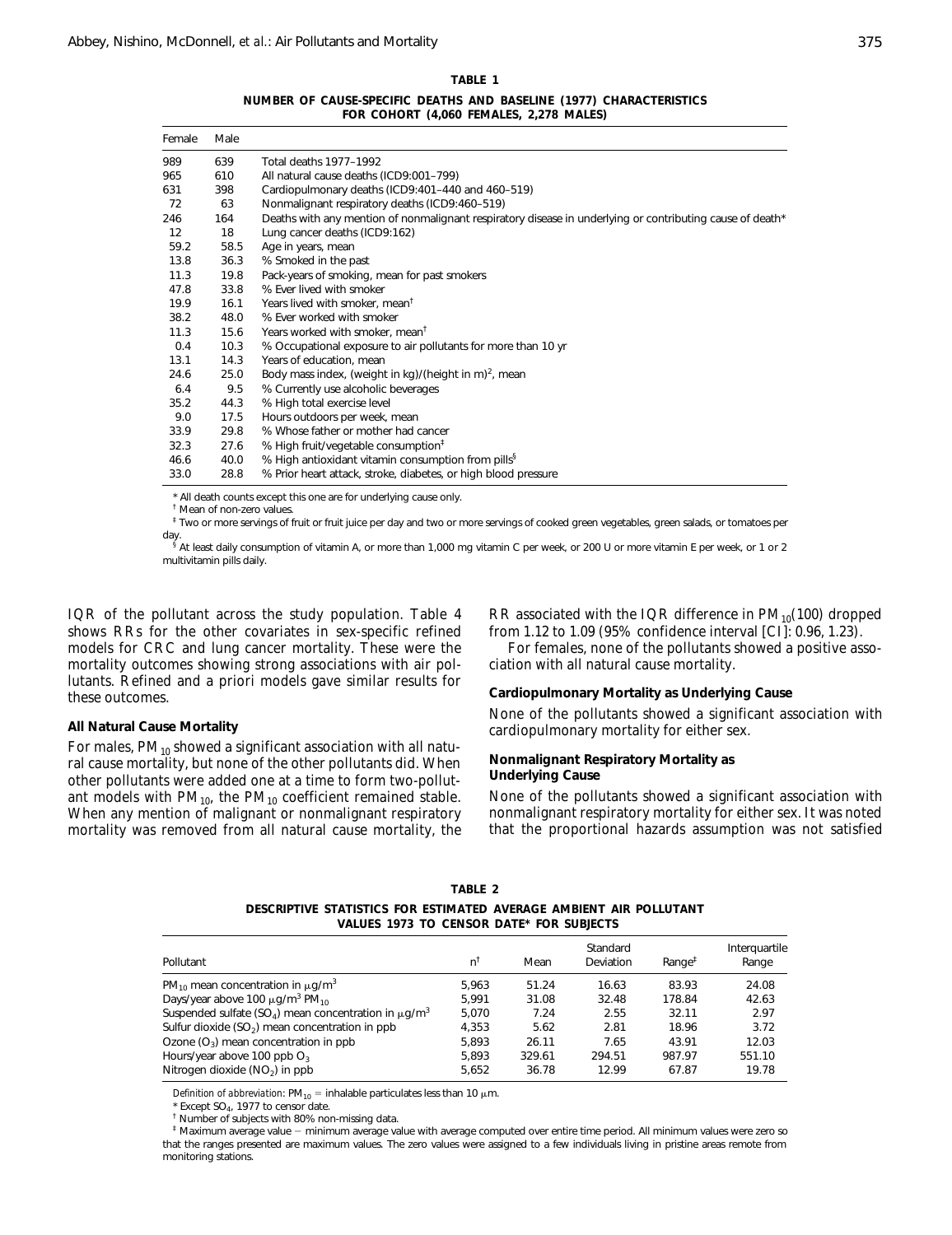| TABLE 3 |                                                                                       |  |  |  |  |  |  |  |  |
|---------|---------------------------------------------------------------------------------------|--|--|--|--|--|--|--|--|
|         | ADJUSTED MORTALITY RELATIVE RISKS AND 95% CONFIDENCE INTERVALS (IN PARENTHESES) BY    |  |  |  |  |  |  |  |  |
|         | CAUSE OF DEATH FOR AN INTERQUARTILE RANGE (IQR) DIFFERENCE IN SPECIFIC AIR POLLUTANTS |  |  |  |  |  |  |  |  |

|                                            |                                               |                                                          |                      | Pollutant Average 1973–Censor Date           |                          |                                                                                    |                               |
|--------------------------------------------|-----------------------------------------------|----------------------------------------------------------|----------------------|----------------------------------------------|--------------------------|------------------------------------------------------------------------------------|-------------------------------|
|                                            | $PM_{10}$ above<br>100 $\mu$ g/m <sup>3</sup> | $PM_{10}$ Mean<br>Conc.                                  | $SO4$ Mean<br>Conc.* | SO <sub>2</sub> Mean<br>Conc.                | $O_3$ above<br>$100$ ppb | $O_3$ Mean<br>Conc.                                                                | NO <sub>2</sub> Mean<br>Conc. |
| <b>IQR</b><br>Cause of death               | $43$ d/yr                                     | 24.08 $\mu$ g/m <sup>3</sup> 2.97 $\mu$ g/m <sup>3</sup> |                      | $3.72$ ppb                                   | 551.1 h/yr               | $12.03$ ppb                                                                        | 19.78 ppb                     |
| All natural cause                          |                                               |                                                          |                      |                                              |                          |                                                                                    |                               |
| Males <sup>†</sup>                         | $1.12***$<br>(1.01, 1.24)                     | 1.11<br>(0.98, 1.26)                                     | 1.05                 | 1.05                                         | 1.14                     | 1.09<br>$(0.95, 1.16)$ $(0.94, 1.18)$ $(0.98, 1.32)$ $(0.95, 1.25)$ $(0.91, 1.17)$ | 1.03                          |
| Females <sup>#</sup>                       | 0.94                                          | 0.94                                                     | 0.94                 | 1.00                                         | 0.90                     | 0.95                                                                               | 0.99                          |
|                                            | (0.86, 1.03)                                  | (0.84, 1.04)                                             |                      |                                              |                          | $(0.86, 1.02)$ $(0.91, 1.10)$ $(0.80, 1.02)$ $(0.85, 1.06)$ $(0.89, 1.11)$         |                               |
| Cardiopulmonary                            |                                               |                                                          |                      |                                              |                          |                                                                                    |                               |
| Males <sup>‡</sup>                         | 1.09                                          | 1.10                                                     | 1.05                 | 1.01                                         | 1.06                     | 1.08                                                                               | 1.01                          |
|                                            | (0.95, 1.24)                                  | (0.94, 1.30)                                             |                      |                                              |                          | $(0.28, 3.94)$ $(0.87, 1.18)$ $(0.88, 1.29)$ $(0.91, 1.29)$                        | (0.86, 1.19)                  |
| $F$ emales <sup><math>#</math></sup>       | 0.90                                          | 0.92                                                     | 0.97                 | 1.02                                         | 0.88                     | 0.97                                                                               | 1.03                          |
|                                            |                                               | $(0.80, 1.01)$ $(0.80, 1.05)$                            |                      |                                              |                          | $(0.87, 1.08)$ $(0.90, 1.15)$ $(0.75, 1.02)$ $(0.84, 1.12)$ $(0.90, 1.18)$         |                               |
| Any mention of nonmalignant<br>respiratory |                                               |                                                          |                      |                                              |                          |                                                                                    |                               |
| Males <sup>§</sup>                         | $1.28***$                                     | 1.23                                                     | 1.04                 | 0.87                                         | 1.20                     | 1.12                                                                               | 0.87                          |
|                                            | (1.03, 1.57)                                  | (0.94, 1.61)                                             |                      | $(0.84, 1.29)$ $(0.68, 1.11)$ $(0.88, 1.64)$ |                          | (0.85, 1.47)                                                                       | (0.67, 1.14)                  |
| Females <sup>§</sup>                       | 1.10                                          | 1.10                                                     | 1.02                 | 0.98                                         | 1.01                     | 1.05                                                                               | 0.97                          |
|                                            | (0.91, 1.33)                                  | (0.86, 1.40)                                             |                      |                                              |                          | $(0.84, 1.25)$ $(0.79, 1.23)$ $(0.77, 1.33)$ $(0.82, 1.35)$ $(0.76, 1.23)$         |                               |
| Lung cancer                                |                                               |                                                          |                      |                                              |                          |                                                                                    |                               |
| Males                                      | $2.38^{11}$                                   | $3.36$ <sup>tt</sup>                                     |                      | $1.99$ <sup>tt</sup>                         | $4.19^{11}$              | 2.10                                                                               | 1.82                          |
|                                            | (1.42, 3.97)                                  | (1.57, 7.19)                                             |                      |                                              |                          | $(1.24, 3.20)$ $(1.81, 9.69)$ $(0.99, 4.44)$                                       | (0.93, 3.57)                  |
| Females $#$                                | 1.08                                          | 1.33                                                     |                      | $3.01^{11}$                                  | 1.39                     | 0.77                                                                               | $2.81***$                     |
|                                            |                                               | $(0.55, 2.13)$ $(0.60, 2.96)$                            |                      |                                              |                          | $(1.88, 4.84)$ $(0.52, 3.67)$ $(0.37, 1.61)$ $(1.15, 6.89)$                        |                               |

*Definition of abbreviations*: conc. = concentrations;  $PM_{10}$  = inhalable particulates less than 10  $\mu$ m.

Averaged 1977–censor date

 $^\dagger$  Covariates included age, years of education, pack-years of past smoking, history of high blood pressure, years lived with a smoker, and total exercise level.

‡ Covariates included age, years of education, pack-years of past smoking, years lived with a smoker, years worked with a smoker, occupational exposure for more than 10 yr, and body mass index as two dummy variables with reference category between stated values  $\ll$  21.0 or  $\geq$  27.5 for females,  $<$  22.4 or  $\geq$  27.3 for males).

 $\,{}^{\text{s}}$  Covariates included pack-years of past smoking, body mass index as two dummy variables with reference category between stated values (< 21.0 or  $\geq$  27.5 for females, < 22.4 or  $\geq$  27.3 for males), total physical exercise, and age within age strata. Models were stratified by age ( $<$  65 versus  $\ge$  65) and excluded over age 85 in 1977.

Covariates included years of education, pack-years of past smoking, and alcohol use.

# Covariates included years of education and pack-years of past smoking.

 $** p < 0.05$ .

 $\frac{1}{11}$  p < 0.01.

 $\frac{1}{p}$  = 0.001.

with the *a priori* model. A reduced model that did satisfy the proportional hazards assumption found a positive but nonsignificant association with  $PM_{10}(100)$  for males, whose RR for an IQR increase in  $PM_{10}(100)$  was 1.15 (95% CI: 0.81, 1.63).

## **Any Mention of Nonmalignant Respiratory Mortality**

Only  $PM_{10}$  showed a significant association with any mention of nonmalignant respiratory mortality. Since sex-specific models for this outcome gave similar regression coefficients for  $PM_{10}$  and other covariates (Table 4), combined male and female RRs for  $PM_{10}$  were also calculated. The combined male and female adjusted RRs of CRC mortality for the IQRs of  $PM_{10}(100)$  and  $PM_{10}$  mean concentration, respectively, were 1.18 (95% CI: 1.02, 1.36) and 1.16 (95% CI: 0.97, 1.39). Estimation of the RRs for CRC mortality used stratification by age and sex in order to satisfy the Cox proportional hazards assumption. It was necessary to exclude subjects over 85 yr of age in 1977 from the proportional hazards regression models since the proportional hazards assumption could not be satisfied when this older age group was included. No association was observed between CRC mortality and  $PM_{10}$  for the 151 male and female subjects over age 85 in 1977. When other pollutants were added one at a time to form two-pollutant models with  $PM_{10}$ , the  $PM_{10}$  coefficient remained stable or increased.

## **Lung Cancer Mortality (Males)**

In single-pollutant analyses,  $PM_{10}(100)$ ,  $O_3(100)$ , and  $SO_2$ were all significantly associated with increased risk of lung cancer mortality in males (Table 3). When  $NO<sub>2</sub>$  was added with these pollutants in turn to form two-pollutant models, their coefficients remained stable and  $NO<sub>2</sub>$  remained nonsignificant. When  $SO_2$  was added to the  $PM_{10}$  and  $O_3$  models, all coefficients remained stable, suggesting that the effects of  $SO<sub>2</sub>$ are independent of these other pollutants, as is also suggested by the low correlations of  $SO<sub>2</sub>$  with other pollutants (Table 5). It was difficult to separate the effects of  $PM_{10}$  and  $O_3$  because they were much more highly correlated. In two-pollutant models of  $PM_{10}(100)$  and  $O_3(100)$ , both coefficients remained positive and were reduced in magnitude, with the  $O_3$  coefficient remaining stronger than the  $PM_{10}$  coefficient.

# **Lung Cancer Mortality (Females)**

Both  $SO_2$  and  $NO_2$  were significantly associated with increased risk of lung cancer mortality in females (Table 3); however, in a two-pollutant mortality model with  $SO<sub>2</sub>$ , the  $NO<sub>2</sub>$  coefficient became negative, while the  $SO<sub>2</sub>$  coefficient remained strongly positive. The  $SO<sub>2</sub>$  coefficient also remained stable in two-pollutant models with  $PM_{10}(100)$  and  $O_3(100)$ .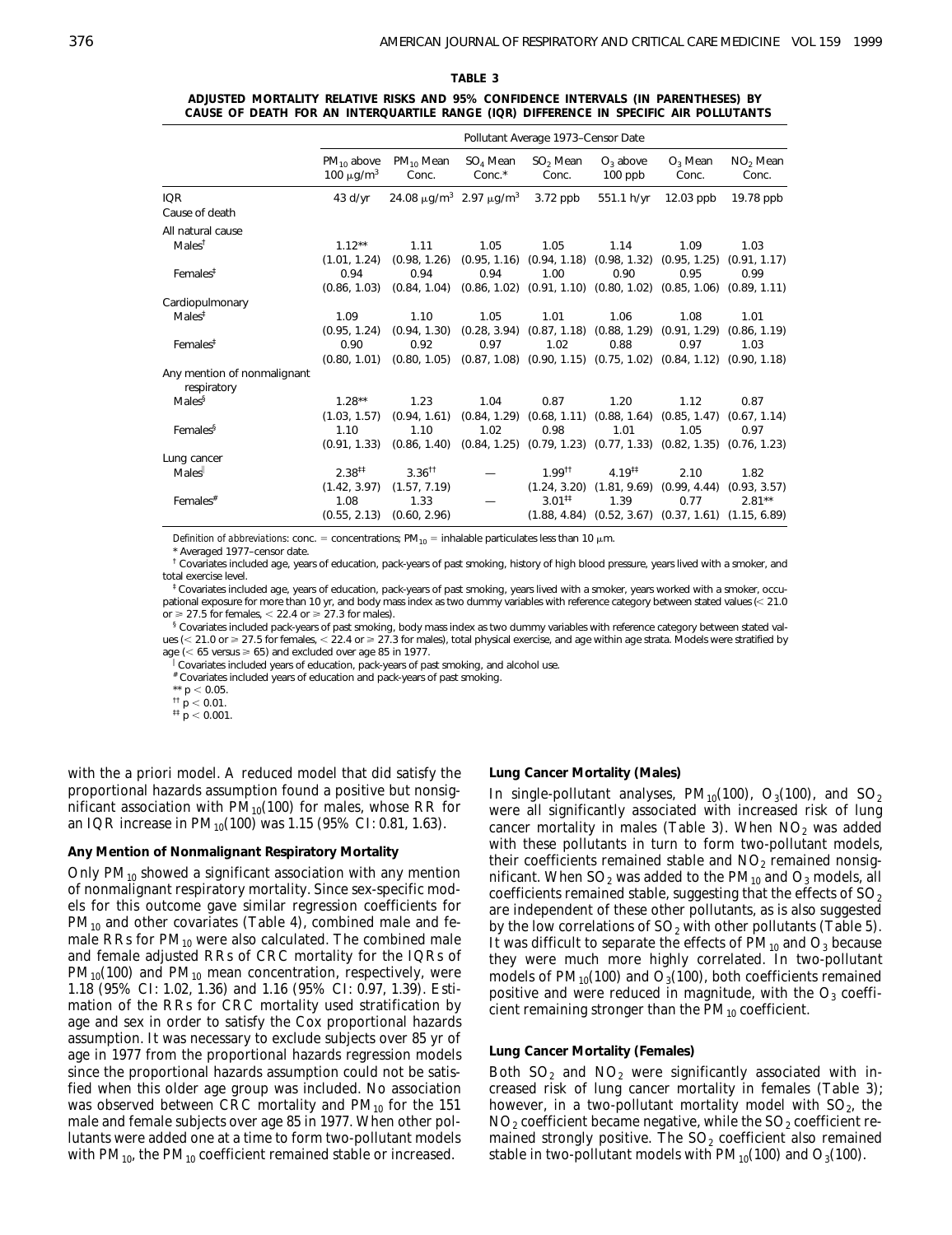| ł<br>$\sim$ |  |
|-------------|--|
|             |  |

| ARI F |  |
|-------|--|
|-------|--|

**SEX-SPECIFIC ADJUSTED MORTALITY RELATIVE RISKS AND 95% CONFIDENCE INTERVALS (IN PARENTHESES) ASSOCIATED WITH INCREMENTS OF PM10(100) AND OTHER COVARIATES FOR SELECTED MORTALITY OUTCOMES (4,060 FEMALES, 3,778 MALES)**

|                                                                            |                     | CRC Mortality* |              | Lung Cancer Mortality |  |
|----------------------------------------------------------------------------|---------------------|----------------|--------------|-----------------------|--|
| Covariate                                                                  | Females             | Males          | Females      | <b>Males</b>          |  |
| Number of cases                                                            | $152*$              | $120*$         | 12           | 17                    |  |
| 43 d/yr when $PM_{10}$ exceeded 100 $\mu$ g/m <sup>3</sup>                 | 1.10                | 1.28           | 1.08         | 2.38                  |  |
|                                                                            | (0.91, 1.33)        | (1.03, 1.57)   | (0.55, 2.13) | (1.42, 3.97)          |  |
| 5 yr age                                                                   | $1.80^{#}$          | $2.12^{*}$     | **           | **                    |  |
|                                                                            | (1.56, 2.08)        | (1.79, 2.52)   |              |                       |  |
| 4 yr of education                                                          |                     |                | 0.89         | 0.58                  |  |
|                                                                            |                     |                | (0.39, 2.00) | (0.30, 1.11)          |  |
| 10 pack-years of past smoking <sup>†</sup>                                 | 1.14                | $1.20^{#}$     | 1.41         | $1.39^{#}$            |  |
|                                                                            | (0.86, 1.49)        | (1.12, 1.29)   | (0.77, 2.57) | (1.19, 1.62)          |  |
| 1 unit increase in total exercise level <sup>#</sup>                       | 0.86                | 0.91           |              |                       |  |
|                                                                            | (0.76, 0.98)        | (0.77, 1.09)   |              |                       |  |
| Lowest BMI category <sup>§</sup> (females < 21.0, males < 22.4)            | $1.98$ <sup>#</sup> | 1.20           |              |                       |  |
|                                                                            | (1.34, 2.94)        | (0.79, 1.83)   |              |                       |  |
| Highest BMI category <sup>§</sup> (females $\ge 27.5$ , males $\ge 27.3$ ) | $2.11^{#}$          | 1.10           |              |                       |  |
|                                                                            | (1.44, 3.11)        | (0.66, 1.83)   |              |                       |  |
| Current alcohol use in 1977                                                |                     |                |              | 3.92                  |  |
|                                                                            |                     |                |              | (1.35, 11.43)         |  |

*Definition of abbreviations*: BMI = body mass index; CRC = any mention of nonmalignant respiratory mortality in underlying or contributing cause of death; PM<sub>10</sub> = inhalable particulates less than 10  $\mu$ m.

Stratified by age, excluded over age 85 in 1977, age strata were  $< 65$  vs.  $\ge 65$ .

† Mean years since last smoked: 24.5 for females, 28.4 for males.

<sup>‡</sup> Four levels:  $1 =$  light/none;  $2 =$  low;  $3 =$  moderate;  $4 =$  high.

 $\frac{1}{2}$  Reference categories:  $\geq 21.0$  and  $\leq 27.5$  for females;  $\geq 22.4$  and  $\leq 27.3$  for males.

 $p < 0.05$ .

 $^{\#}$  p  $<$  0.001. \*\* Age used as the time variable.

## **Robustness of Associations for Subgroups**

We investigated the robustness of the observed air pollutant associations by conducting subgroup analyses for CRC mortality and lung cancer mortality for the pollutant that had the strongest association with an outcome— $PM_{10}(100)$  for CRC mortality,  $O_3$  for lung cancer mortality in males, and  $SO_2$  for lung cancer mortality in females. The combined sex model was used for CRC mortality.

The association of CRC mortality with  $PM_{10}$  was similar in past smokers,  $RR = 1.23$  (95% CI: 0.90, 1.66), and never smokers,  $RR = 1.17 (95\% CI: 1.00, 1.37)$  for an IQR increase of  $PM_{10}(100)$ . The associations of lung cancer mortality with  $O<sub>3</sub>$  in males were strongly positive for both past smokers,  $RR = 4.25$  (95% CI: 1.50, 12.07), and never smokers,  $RR =$ 6.94 (95% CI: 1.12, 43.08), for the IQR of  $O_3$ . For female

| ۰<br>з.<br>AD |  |
|---------------|--|
|---------------|--|

| CORRELATIONS BETWEEN LONG-TERM AVERAGES OF POLLUTANTS   |
|---------------------------------------------------------|
| ESTIMATED FOR STUDY PARTICIPANTS, 1973 THROUGH MONTH    |
| OF CENSORING (EXCEPT SO <sub>4</sub> , ONLY SINCE 1977) |

|                |                          | $PM_{10}$ mc Ozone (100) Ozone mc $SO_4$ mc $SO_2$ mc $NO_2$ mc |      |      |         |      |
|----------------|--------------------------|-----------------------------------------------------------------|------|------|---------|------|
| $PM_{10}(100)$ | 0.85                     | 0.84                                                            | 0.63 | 0.33 | $-0.05$ | 0.15 |
| $PM_{10}$ mc   | 1.00                     | 0.83                                                            | 0.77 | 0.68 | 0.31    | 0.56 |
| Ozone 100      | $\overline{\phantom{0}}$ | 1.00                                                            | 0.78 | 0.43 | 0.13    | 0.41 |
| Ozone mc       |                          |                                                                 | 1.00 | 0.53 | 0.09    | 0.36 |
| $SO4$ mc       |                          |                                                                 |      | 1.00 | 0.68    | 0.76 |
| $SO2$ mc       |                          |                                                                 |      |      | 1.00    | 0.79 |
|                |                          |                                                                 |      |      |         |      |

*Definition of abbreviations*:  $PM_{10}$  = inhalable particulates less than 10  $\mu$ m; mc = mean concentration; PM<sub>10</sub>(100) = d/yr when PM<sub>10</sub> exceeded 100  $\mu$ g/m<sup>3</sup>; ozone (100) = h/yr when ozone exceeded 100 ppb.

Number of subjects having at least 80% nonmissing monthly values for both pollutants varies from 4,150 to 5,963.

never smokers, an RR of 2.99 (95% CI: 1.66, 5.40) was observed for the IQR of  $SO<sub>2</sub>$ . There were too few female past smokers to calculate the RR. We did not have a direct measure of years since last smoked for past smokers. However, years since joining the church could be taken as a crude lower bound on this variable. Of past smokers, 7.3% had joined the church less than 5 yr ago and could thus be classified as possible recent past smokers. When these individuals were excluded from analyses, the regression coefficient of  $PM_{10}$  for CRC mortality in both males and females and that of  $O<sub>3</sub>$  for lung cancer mortality in males became a little larger, and the coefficient for lung cancer mortality and  $SO<sub>2</sub>$  in females, 10% smaller. When dummy variables representing years since joining the church (0–16 yr as a reference group, 17–33 yr, and 34– 76 yr) were added to the model of CRC mortality and  $PM_{10}(100)$ for past smokers, the regression coefficients for  $PM_{10}$  and smoke pack-years were within 12% of previous values.

When individuals who reported current use of alcoholic beverages at baseline (6.4% of females and 9.5% of males) were excluded, stronger associations were observed for  $PM_{10}(100)$ with CRC mortality,  $O_3(100)$  with lung cancer mortality in males, and  $SO<sub>2</sub>$  with lung cancer mortality in females.

For 2,680 subjects who reported low antioxidant vitamin consumption at baseline, the RR for CRC mortality for an IQR difference of  $PM_{10}$  was 1.26 (95% CI: 1.01, 1.57), while the RR for 2,326 subjects with high antioxidant vitamin consumption was 1.08 (95% CI: 0.89, 1.32). For lung cancer mortality, there were too few cases to conduct subgroup analyses.

For subjects who reported a prior heart attack, stroke, diabetes, or high blood pressure at baseline, the association of  $PM_{10}$  with CRC mortality was similar to those who did not report these events. In 1977, subjects were classified as to whether they had definite symptoms of asthma, chronic bron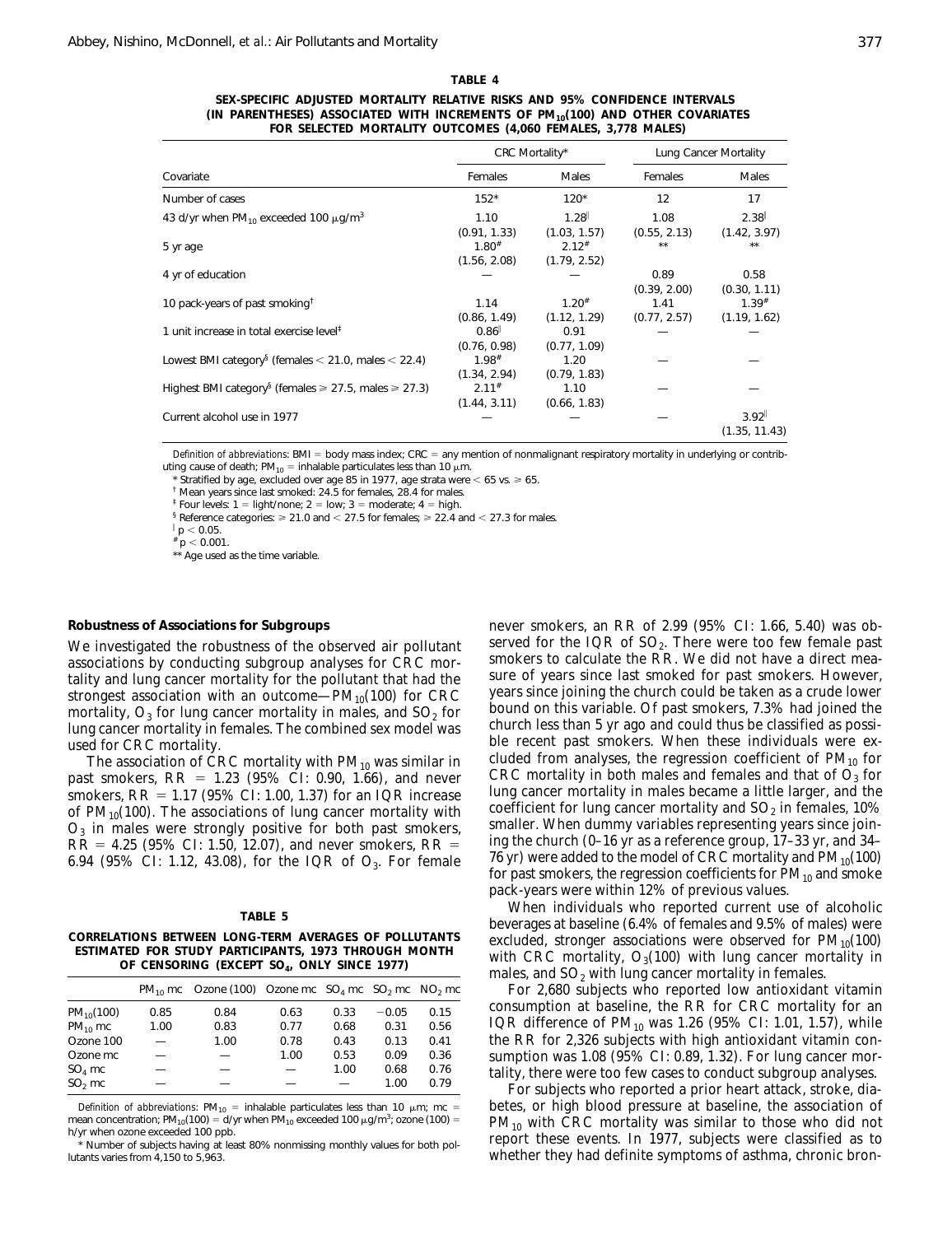chitis, or emphysema (5). The presence of these respiratory symptoms in 1977 increased the risk of death from respiratory-associated causes to 1.49 (95% CI: 1.12, 1.99). Subjects classified as having definite respiratory symptoms in 1977 showed a similar association of  $PM_{10}$  with CRC mortality to those without such symptoms.

Subjects were stratified into three groups according to hours per week spent outdoors as reported at baseline: low was classified as 4 h/wk or less, medium as greater than 4 but less than or equal to 16 h/wk, and high as more than 16 h/wk. The RRs of CRC mortality for the IQR of  $PM_{10}(100)$  for each of these groups were: low,  $RR = 1.07$  (95% CI: 0.85, 1.34); medium,  $RR = 1.18$  (95% CI: 0.90, 1.55); and high,  $RR = 1.31$ (95% CI: 1.02, 1.68).

When subjects were restricted to those living in high population density areas  $(> 10$  homes within a quarter-mile radius), results were similar to those reported for  $PM_{10}$  and CRC mortality in both sexes. For lung cancer mortality in males, the RR as associated with elevated  $O_3$  was higher. This was true for  $PM_{10}$  as well.

## **Potentially Confounding Factors**

A large number of lifestyle and other potentially confounding factors of  $PM_{10}$  were evaluated in this study (Table 1 and AP-PENDIX). None of these potentially confounding factors, when added one at a time to the  $PM_{10}$  mortality models, substantially changed the  $PM_{10}$  coefficient, except possibly for factors already included in refined models; thus, adjustments for these factors were not needed. We defined a substantial change in the  $PM_{10}(100)$  regression coefficient as one that would result in a change of more than 0.04 in the RR corresponding to an IQR difference of  $PM_{10}(100)$ . The effects on the  $PM_{10}$  coefficient of the potential confounders that were included in the refined sex combined CRC mortality model were as follows. For a basic model stratified by sex and age and including only age as a covariate, the RR of CRC mortality for an IQR increase in  $PM_{10}(100)$  was 1.10 (95% CI: 0.97, 1.25); when smoke packyears were added, the RR was 1.14 (95% CI: 1.00, 1.30); when the BMI indicator variables were also added, the RR was 1.18 (95% CI: 1.02, 1.35); with total exercise scale added to the above variables in the model, the RR was 1.18 (95% CI: 1.02, 1.36).

To further evaluate potential confounding, we conducted stratified analysis for any potential confounders that showed a strong association with  $PM_{10}$  and a stronger positive association with CRC mortality than  $PM_{10}$ . An association of a potential confounder with  $PM_{10}$  was deemed "strong" for a continuous variable if the absolute value of the correlation coefficient with  $PM_{10}(100)$  was greater than 0.20. For categorical variables, an association was deemed "strong" if the p value of a one-way analysis of variance of  $PM_{10}(100)$  across the categories was less than 0.10. An association of a potential confounder with CRC mortality was deemed stronger than that for  $PM_{10}(100)$  if the magnitude of the RR for the potential confounder exceeded the RR for the IQR increase of  $PM_{10}(100)$ . For continuous valued potential confounders, we evaluated the RR for an IQR increase; for categorical potential confounders, we evaluated the RR with reference to the lowest or highest category. Based on these criteria, stratified analyses were conducted for both sexes; occupational exposures to air pollutants for more than 10 yr, current alcohol consumption (yes, no), vitamin C intake, multivitamin intake, a salad index, and several meat indices. In the stratified analyses, we evaluated the RR of CRC mortality as associated with the IQR increase of  $PM_{10}(100)$  within each stratum of the confounding factor. The RRs were consistent with those reported above for

the entire group of subjects, except for some small subgroups, suggesting that no confounding was present. For each factor evaluated, CIs for all subgroups overlapped each other. A similar evaluation of potential confounders was done for  $O_3$  and lung cancer mortality for males. Again no evidence of confounding was found. Although we evaluated a large number of potential confounders, we cannot rule out the possibility of confounding by unmeasured variables.

## **Possible Underreporting of Current Smoking**

All reported current smokers in 1977 were excluded from all analyses. However, since smoking is a religious proscription of the SDA Church, it is possible that current smoking was underreported. This could bias our observed associations between long-term ambient concentrations of air pollutants and respiratory-related mortality (16). Using the reported current smoking rates in our cohort in 1977 (1.1% for females, 2.2% for males), we conducted sensitivity analyses, assuming a 10 fold greater risk for current smokers and 50% underreporting, which was (*1*) nondifferential and then (*2*) differential with respect to air pollution exposure. For case (*2*), we assumed that underreporting occurred in the top quartile of air pollution exposure, but not in the other quartiles. Our sensitivity analyses indicated that the RRs reported in Table 3 would underestimate the true RR for the case of nondifferential underreporting and would overestimate the true RRs by not more than 15% of the true RR for the case of differential underreporting.

## **Cutoffs**

The relationship between CRC mortality in both sexes and PM<sub>10</sub> was evaluated for other cutoffs—40, 50, 60, and 80  $\mu$ g/ m $^3$ . Exceedance frequencies for cutoffs of 60  $\mu$ g/m $^3$  and higher showed statistically significant associations with CRC mortality. A similar evaluation for lung cancer mortality in males and the different cutoffs of  $O_3$  showed all cutoffs of 60–150 ppb as well as the 8-h average to be significantly associated with lung cancer mortality, but not the 24-h average of  $O_3$ .

#### **Time Trends**

Except for  $O_3$  mean concentration, levels of all pollutants and pollutant indices used in this study declined from 1973 to 1992, or 1977 to 1992 in the case of  $SO_4$ . Ozone mean concentration stayed about the same, though exceedances above 100 ppb  $O_3$ declined. The most marked decline was seen for  $SO_2$  mean concentration, which dropped from an annual average of 11.1 ppb in 1973 to 1.1 ppb in 1991, the last complete year of follow-up. Declines in other pollutant indices were much less marked, and most of the cohort experienced many exceedances for the exceedance frequency indices, even in the later years of the study. For example, in 1991, two-thirds of the cohort experienced one or more months when  $PM_{10}$  exceeded 100  $\mu$ g/m<sup>3</sup>.

To determine if the elevated risks of CRC mortality as associated with  $PM_{10}(100)$  might be due mainly to levels experienced early in the time period, the proportional hazards regression was rerun using a moving average of  $PM_{10}(100)$ averaged for 4 yr prior to the risk set. The RR for an IQR increase decreased slightly:  $RR = 1.15$  (95% CI: 1.00, 1.32).

## **Time Spent Indoors**

We reran refined models using adjusted outdoor ambient concentrations obtained by applying an indoor/outdoor adjustment factor to mean estimated ambient concentrations according to time spent indoors as reported by season for each study participant in 1977. Indoor adjustment factors of 0.7 for  $PM_{10}$ , 0.5 for  $O_3$ , and 0.6 for  $SO_2$  were used (17). For  $NO_2$ , in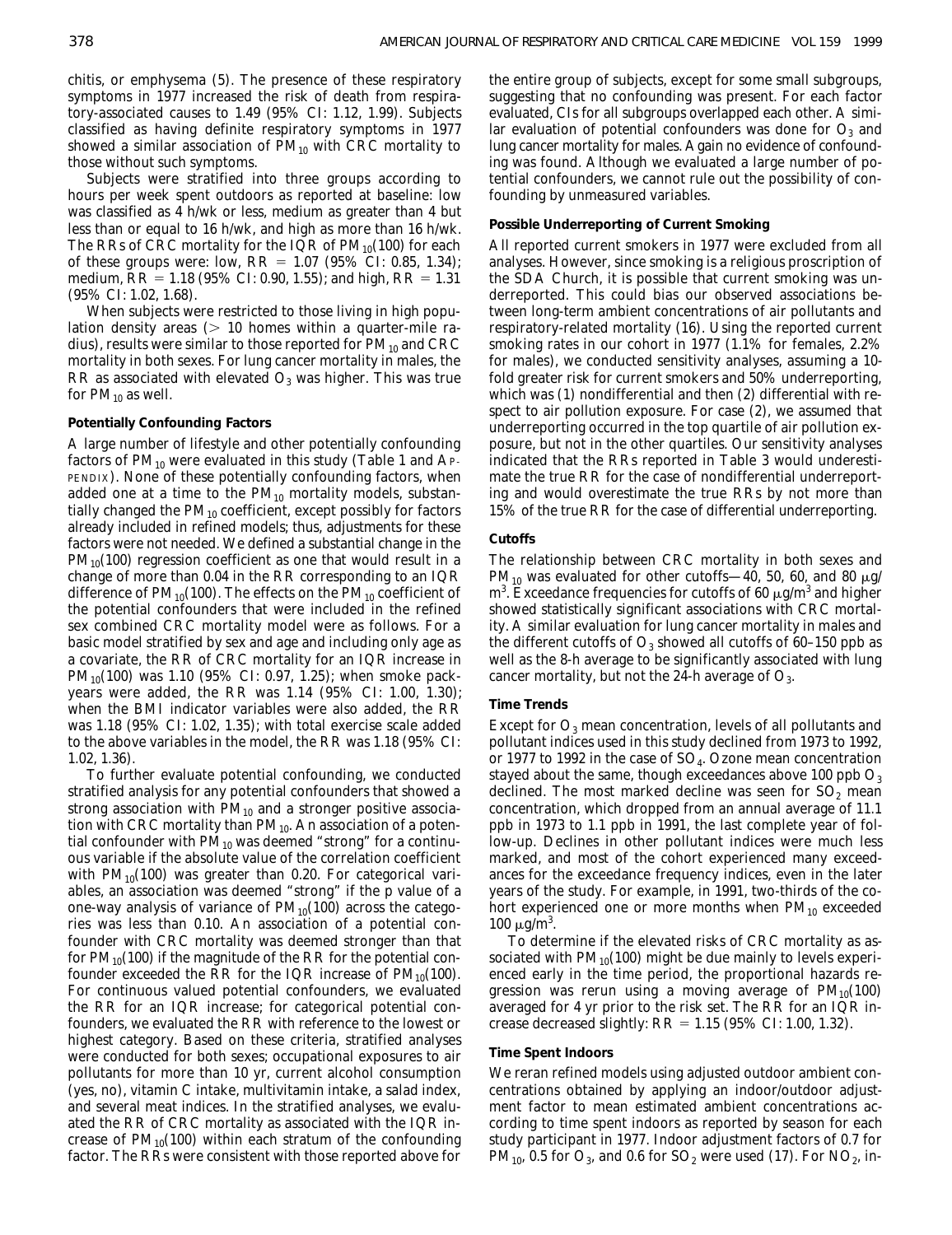door sources were not measured until 1987; hence, adjusted  $NO<sub>2</sub>$  could not be used in mortality analyses (10). The results of using adjusted ambient concentration were consistent with those reported for unadjusted mean concentrations of  $PM_{10}$ with CRC mortality in both sexes,  $O_3$  with lung cancer mortality in males, and  $SO<sub>2</sub>$  with lung cancer mortality in males and in females.

#### **Restriction of Distance from Monitoring Station**

All interpolations were restricted to be within 31.25 miles of a monitoring station. We conducted sensitivity analyses by further restricting subjects to those who lived at least 80% of their months within 10 miles of a monitoring station for  $PM_{10}$ or within 20 miles of a monitoring station for  $O_3$ . These were distances deemed by the Environmental Protection Agency (EPA) to be acceptable quality for interpolation (6). Approximately 63% of subjects met these criteria for  $PM_{10}$  and 87% for  $O_3$ . When analyses were restricted to these subgroups, the RRs relating CRC mortality in both sexes with  $PM_{10}$  and lung cancer mortality in males with  $O_3$  were within 6% of previous values. The RR of lung cancer mortality with  $PM_{10}$  was 20% smaller for males.

## **Comparison of Current with Previous Findings from This Cohort**

Previous published findings from analyses on this cohort showed no associations between all natural cause mortality and air pollutants during the first 10 yr of follow-up, whereas present analyses using 15 yr of follow-up do show associations (3). Combined male and female RRs of 1.0 or slightly less were observed previously. The particulate pollutant used previously was days per year in excess of 200  $\mu$ g/m<sup>3</sup> of TSP (TSP[200]). We used TSP(200) averaged over the baseline period 1973–1977 and compared the sex-specific regression coefficients of TSP(200) as associated with all natural cause mortality for 10 yr of follow-up versus 15 yr (1977–1992). The regression coefficients for the two time periods were in close agreement. Similar results were obtained for  $PM_{10}(100)$ . When the model used previously was rerun and sex-specific RRs were calculated for an IQR of TSP(200) of 33 d/yr, we observed RRs of 1.13 (95% CI: 0.97, 1.31) for males and 0.91 (95% CI: 0.80, 1.04) for females. From Table 3, we see that current sex-specific results for  $PM_{10}$  were very close to these. Sex-specific results were not presented previously for all natural cause mortality since we had not at that time noticed the marked differences between sexes in exposure due to males spending considerably more time outdoors than females. Further discussion of discrepancies between sexes is given below.

#### **DISCUSSION**

#### **Summary**

In this report, we have found long-term ambient concentrations of  $PM_{10}$  to be associated with increased risks of all natural cause mortality in males, mortality with any mention of nonmalignant respiratory causes in both sexes, and lung cancer mortality in males. Long-term ambient concentrations of O3 were even more strongly associated with increased risk of lung cancer mortality in males, and  $SO<sub>2</sub>$  was independently associated with increased risk of lung cancer mortality in both males and females.

In reporting observed associations between specific causes of death and individual monitored pollutants, we realize that differences could be due to measurement error and that some of the observed effects could be the result of correlations among pollutants. Also, we were limited to pollutants that had been widely monitored over long time periods and recognize that the true toxic agent may not have been monitored.

#### **New Results versus Six Cities and ACS Studies**

Comparisons of current results with published findings from the Six Cities and the ACS Studies are somewhat limited because updated estimates of fine particles less than 2.5  $\mu$ m in diameter  $(PM_{2.5})$  are not yet available on our cohort. The ACS Study has published results only pertaining to  $PM_{2.5}$  and SO4 (2). Although the Six Cities Study addressed all of the pollutants that we have addressed, their ability to differentiate between specific pollutants was limited due to only having six different air pollution sites, those of the six cities. Also, there may have been an inadequate range of  $O_3$  across these cities to show effects of  $O_3$  (1). We compare our results by cause of death below with the other two long-term prospective studies that have measured respirable particles. For ease of comparison with our results given in Table 3, we have converted RRs cited by the other studies to correspond to IQR increases used in our study. For the sake of abbreviation, it will be understood that all the RRs cited below are for the IQR increases given in Table 3. Results from the Six Cities Study were not given sex-specific by pollutant. Comparisons with older studies that did not measure respirable particles or with cross-sectional studies will not be made. These studies were thoroughly reviewed in the EPA particulate criteria document (18). Most studies show positive associations between long-term ambient levels of particulate pollutants and mortality.

## **All Natural Cause Mortality**

The Six Cities Study showed associations between all natural cause mortality and  $PM_{10}$ ,  $PM_{2.5}$ , and  $SO_4$ . The RRs for mean concentrations of  $PM_{10}$  and  $SO_4$  were 1.23 (95% CI: 1.07, 1.40) and 1.09 (95% CI: 1.03, 1.15), respectively. The ACS Study showed associations between all natural cause mortality and  $PM_{2.5}$  and SO<sub>4</sub>. The RR for SO<sub>4</sub> mean concentration for males was 1.02 (95% CI: 1.01, 1.03) and for females was 1.03 (95% CI: 1.01, 1.04). Our associations of all natural cause mortality with  $PM_{10}$  and  $SO_4$  for males were positive but smaller than for the Six Cities Study and were negative for females. Our observed RR for  $SO_4$  for males was larger than that observed in the ACS Study.

#### **Cardiopulmonary Mortality**

Both the Six Cities and the ACS studies showed positive associations between cardiopulmonary deaths and pollutants studied. The Six Cities Study did not give pollutant-specific RRs for specific causes of death but only the RRs for the most versus the least polluted city. The RR for the most versus the least polluted city was 1.37, somewhat larger than the RR we observed for males for  $PM_{10}$ . The difference in  $PM_{10}$  between the most and the least polluted cities was 28.3  $\mu$ g/m $^3$  (comparable to our IQR); that for SO<sub>4</sub> was 7.5  $\mu$ g/m<sup>3</sup> (considerably more than our IQR). The ACS Study gave an RR for  $SO_4$  for males of 1.03 (95% CI: 1.01, 1.04) and for females of 1.05 (95% CI: 1.03, 1.07). Our data showed a positive association for SO4 comparable to the ACS Study for males but negative associations for  $PM_{10}$  and  $SO_4$  for females (Table 3).

## **Any Mention of Nonmalignant Respiratory (CRC) Mortality**

Any mention of nonmalignant respiratory disease as an underlying or contributing cause of death was not studied in the other two studies. Our data showed only  $PM_{10}$  to have a strong association with this outcome for both sexes that re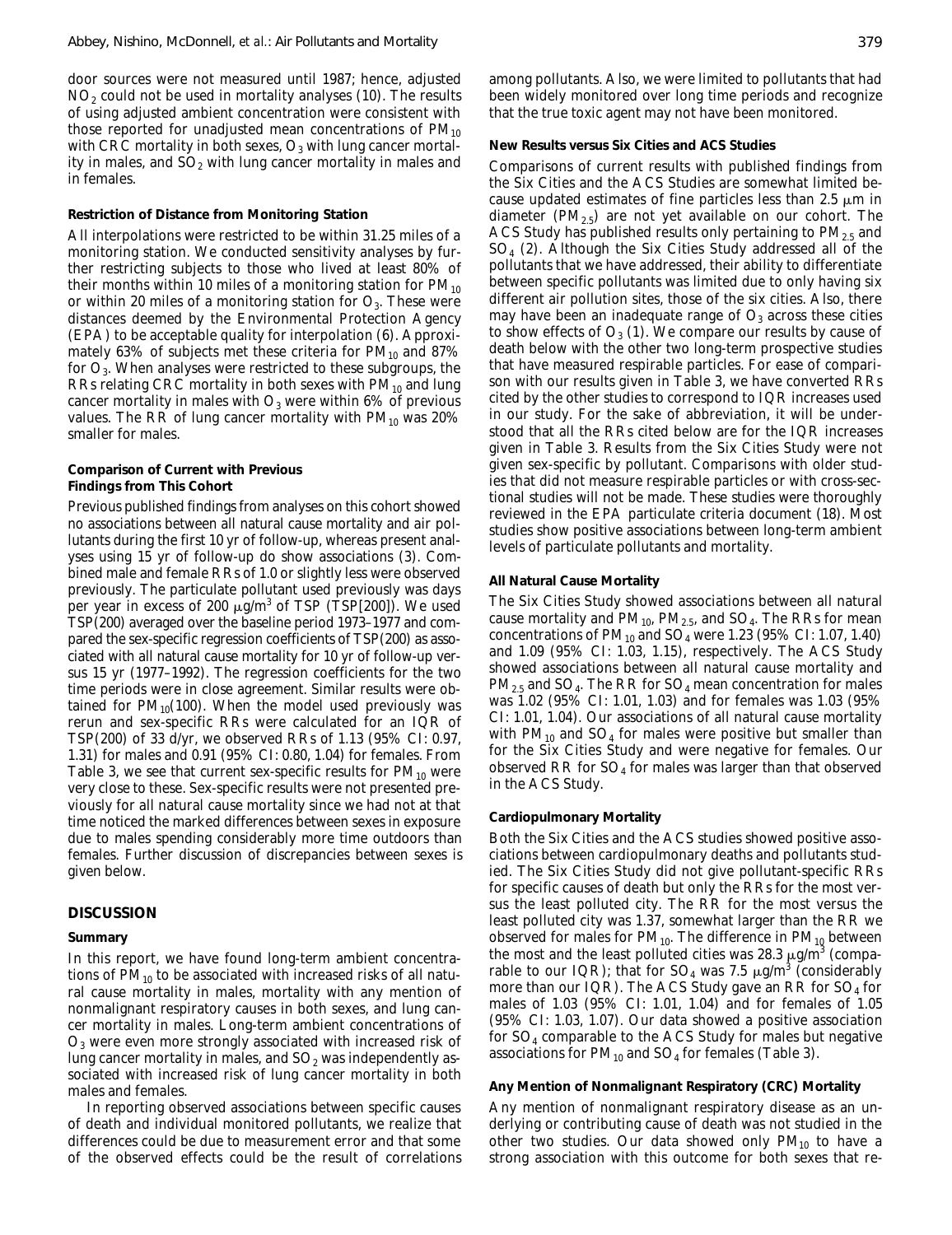mained strongly positive when other pollutants were added one at a time in two-pollutant models.

**Nonmalignant Respiratory Disease as Underlying Cause of Death**

This cause of death as an underlying (not contributing) cause of death was considered in the Six Cities Study, but not the ACS Study. The Six Cities Study found no association with any pollutant (1). We found a positive, though nonsignificant, association with  $PM_{10}$  in males with an RR of 1.15 (95% CI: 0.81, 1.63). This nonsignificant result may be due to inadequate power since there was a small effect and small number of cases for this outcome.

## **Lung Cancer Mortality**

The Six Cities Study showed an RR for lung cancer mortality for the most polluted versus the least polluted city of 1.37  $(95\% \text{ CI: } 0.81, 2.31)$ . For our IQR of SO<sub>4</sub>, the ACS Study gave an RR for males of 1.43 (95% CI: 1.13, 1.81) and for females of 1.17 (95% CI: 0.80, 1.72). The ACS Study also showed positive associations between lung cancer mortality and  $PM_{2.5}$ . However, these associations became negative in never smokers for both sexes. Our data showed a positive association between  $PM_{10}$  and lung cancer mortality for females, and our strongest association of  $PM_{10}$  was with lung cancer mortality in males, which remained positive and strong in never smokers. This association also remained positive and strong in twopollutant models with other pollutants. Because of inadequate lag time,  $SO_4$  has not been studied in our data with respect to this outcome,  $SO_4$  data being only available since 1977 in California. However,  $SO_2$  was significantly associated with increased risk of lung cancer mortality in both sexes, and the effects remained stable in two-pollutant models with other pollutants. Long-term averages of  $SO_2$  and  $SO_4$  were fairly highly correlated in our cohort. Ambient levels of  $O_3$  above 100 ppb were more strongly associated with lung cancer mortality in males than were any of the other pollutants, but this was not true for females. The Six Cities Study lacked the high levels of  $O<sub>3</sub>$  experienced in Southern California; the ACS Study did not study  $O_3$ .

## **Differences between Sexes**

Findings were consistent between sexes for the other two studies. This was only true in our cohort for associations between  $PM_{10}$  and CRC mortality and between  $SO_2$  and lung cancer mortality. Notable differences between males and females were observed for lung cancer mortality as associated with  $PM_{10}$  and  $O_3$ , where males showed much stronger associations than females. Males in our study spent significantly more time outdoors than females, and stronger associations of  $PM_{10}$  with CRC mortality were observed for males who spent more time outdoors. Thus, differences between males and females in exposure to ambient pollutants may partially explain these discrepancies (14). We also noted several differences between males and females in exposures to other pollutants, such as tobacco smoke and occupational sources (Table 1). There may be other reasons for the observed differences, and this needs to be explored further in future research with a larger number of cases. Future research on this cohort pertaining to PM2.5 may find fewer discrepancies between sexes since indoor and outdoor levels of  $PM_{2.5}$  tend to correlate highly (2), thus diminishing differences between sexes in exposure due to males spending more time outdoors.

## **Tobacco Smoke Exposure**

Though the effects of tobacco smoke exposure were significant for males, the effects were small in this cohort. This may be because no reported current smokers were included in analyses and the average length of time since past smokers had last smoked, estimated from age of joining the church, was 27 yr. Only 7.3% of past smokers could be classified as possibly smoking within the past 5 yr.

Results of this study suggest that the associations between air pollutants and mortality (both CRC and lung cancer) are not due to inadequate control of tobacco smoke exposure because of the following reasons: (*1*) the associations persisted in stratified analysis of past smokers and never smokers and remained similar when pack-years of past smoking were controlled for as well as when dummy variables were used to represent past smoking and estimated years since last smoked; and (*2*) the associations persisted in models that controlled for years worked with a smoker and years lived with a smoker. It is unlikely that underreporting of current smoking could account for the observed associations, since our sensitivity analyses indicated that if underreporting were nondifferential, our reported RRs would underestimate the true RR. Even if underreporting were differential, reported RRs would overestimate the true RR by not more than 15%. We have no reasons to suspect differential underreporting in this cohort.

## **Respiratory Disease and Mortality**

The positive association we have observed between death with any mention of nonmalignant respiratory disease and  $PM_{10}$  is consistent with earlier findings on this cohort, which observed increased prevalence of asthma, chronic bronchitis, or emphysema in 1977 with long-term ambient concentrations of TSP (19). In current analyses, prevalence of these respiratory symptoms in 1977 was found to be a very strong predictor of CRC mortality. Recently published analyses pertaining to  $PM_{10}$  and respiratory disease on this cohort showed  $PM_{10}$  to be related to development of overall respiratory symptoms and chronic productive cough (4, 20). Elevated long-term concentrations of  $PM_{10}$  were also found to be associated with decrements in lung functions for males, especially those whose parents had asthma, chronic bronchitis, emphysema, or hay fever, and with increased peak expiratory flow lability in both sexes (21). Particulate pollutants have also been found to be associated with asthma, chronic bronchitis, and emphysema as well as decrements in lung function in cross-sectional data from U.S. cities (22–24).

## **Measurement Error**

We have unknown amounts of measurement error in both the estimated long-term ambient concentrations of pollutants as well as other covariates. This could bias our estimates of pollutant regression coefficients. One source of measurement error is that due to interpolating ambient concentrations from fixed site monitoring stations to zip code centroids of work and home locations of study participants. When cumulated over a 2-yr period, correlations between interpolated and actual monitored values of mean concentration were high—0.88 for PM<sub>10</sub>, 0.87 for  $O_3$ , 0.84 for SO<sub>4</sub>, 0.64 for SO<sub>2</sub>, and 0.92 for  $NO<sub>2</sub>$  (4, 7, 25, 26). When analyses were restricted to subjects living at least 80% of their months within distances of a monitoring station deemed by the EPA to have an acceptable quality of interpolation, results consistent with those reported above without restriction were obtained. Another source of measurement error is our use of indirect estimates of  $PM_{10}$  prior to 1987 when monitored  $PM_{10}$  first became widely available throughout the state of California. During a 2-yr period, both  $PM_{10}$  and TSP were consistantly monitored at a number of stations throughout California, and these data were used to identify site- and season-specific regression equations from which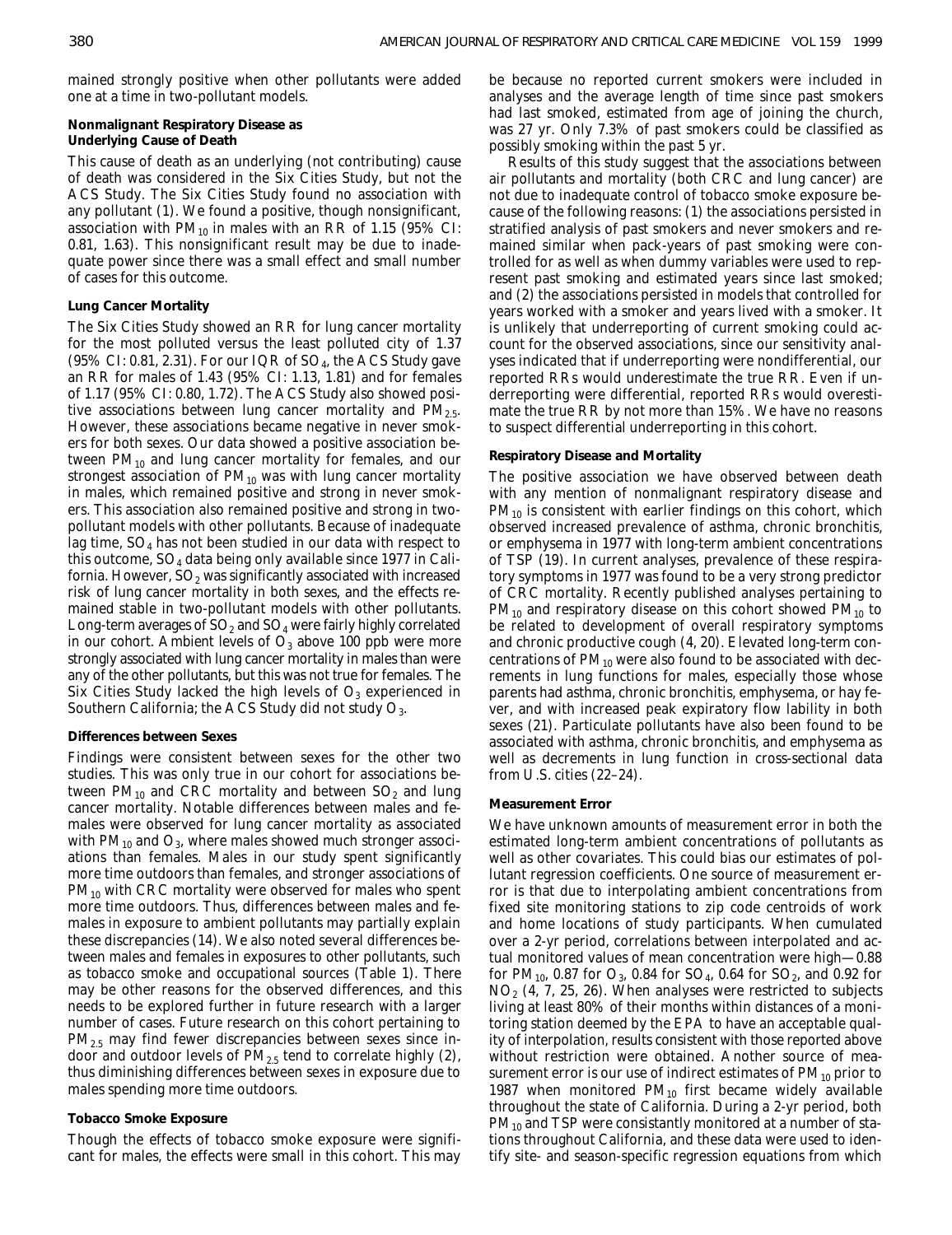$PM_{10}$  concentrations could be predicted from TSP concentrations (4). For this 2-yr period, we evaluated the precision of our interpolation algorithms for predicting  $PM_{10}$  concentrations at each monitoring site using the  $PM_{10}$  measurements from the surrounding monitoring sites and also using the  $PM_{10}$ values estimated from the TSP measurements from the same surrounding monitoring sites. The correlation between measured mean  $PM_{10}$  and interpolated mean  $PM_{10}$  was 0.88 and 0.86, respectively, using measured  $PM_{10}$  and  $PM_{10}$  estimated from TSP values from the surrounding monitoring sites. The correlation between measured  $PM<sub>10</sub>(100)$  and interpolated  $PM_{10}(100)$  was 0.79 and 0.67, respectively, using measured  $PM_{10}$  and  $PM_{10}$  estimated from TSP values from the surrounding sites. This indicates that use of TSP to predict mean  $PM_{10}$ resulted in minimal loss of precision compared with use of measured PM<sub>10</sub>. Use of TSP as a predictor for PM<sub>10</sub>(100), however, for the years prior to 1987 resulted in some additional measurement error. The consistency in our findings regarding health effects of the different indices of  $PM_{10}$  suggests that this source of measurement error may not be seriously affecting our results.

# **Use of Ambient Concentration Estimates for Pollutants**

An important limitation of assessing associations between long-term ambient concentrations of air pollutants and mortality is that our estimates are of outdoor ambient concentrations, not personal exposure. We have dealt with the lack of personal exposure measurements in two ways: (*1*) by offering self-reports of personal exposure to other sources of particles, such as past smoking, passive smoking, occupational, etc., as covariate candidates for the health effects models; and (*2*) by adjusting mean ambient concentrations of all pollutants according to time spent indoors. The results of using adjusted ambient mean concentrations were consistent with those reported for unadjusted mean concentrations.

# **Conclusions and Future Research Needed**

Our results indicate that long periods of residence and work location in areas of high ambient air pollution are associated with increased mortality. We observed associations of  $PM_{10}$ with all natural cause mortality in males and with nonmalignant respiratory mortality in both sexes. Lung cancer mortality was associated with  $PM_{10}$  and  $O_3$  in males and with  $SO_2$  in both males and females. These results do not appear to be due to confounding by any of a large number of measured risk factors in this cohort of nonsmoking California adults.

Although findings of the relationship between  $PM_{10}$  and mortality from our study are qualitatively in agreement with those from the Six Cities and ACS Studies, the discrepancies among these studies reported above, with respect to specific particulate pollutants and specific causes of mortality, need to be further explored  $(1, 2)$ . This would require updating  $PM_{2.5}$ estimates for our cohort and adding other pollutants to the ACS Study, as well as studying contributing nonmalignant respiratory causes of death for the other two studies.

*Acknowledgment***:** The writers acknowledge the helpful assistance of Beverley Stocker for word processing. The writers thank Michael D. Lebowitz, Ph.D., for his helpful suggestions throughout the course of this study and in preparation of this manuscript. The writers also thank Dane Westerdahl, John Moore, and Andy Alexis of the California Air Resources Board for providing the air quality data.

#### **References**

1. Dockery, D. W., C. A. Pope, III, X. Xu, J. D. Spengler, J. H. Ware, M. E. Fay, B. G. Ferris, Jr., and F. E. Speizer. 1993. An association between air pollution and mortality in six U.S. cities. *N. Engl. J. Med*. 329:1753–1759.

- 2. Pope, C. A., III, M. J. Thun, M. M. Namboodiri, D. W. Dockery, J. S. Evans, F. E. Speizer, and C. W. Heath, Jr. 1995. Particulate air pollution as a predictor of mortality in a prospective study of U.S. adults. *Am. J. Respir. Crit. Care Med*. 151:669–674.
- 3. Abbey, D. E., P. K. Mills, F. F. Petersen, and W. L. Beeson. 1991. Longterm ambient concentrations of total suspended particulates and oxidants as related to incidence of chronic disease in California Seventhday Adventists. *Environ. Health Perspect.* 94:43–50.
- 4. Abbey, D. E., B. L. Hwang, R. J. Burchette, T. Vancuren, and P. K. Mills. 1995. Estimated long-term ambient concentrations of  $PM_{10}$  and development of respiratory symptoms in a nonsmoking population. *Arch. Environ. Health* 50:139–152.
- 5. Hodgkin, J. E., D. E. Abbey, G. L. Euler, and A. R. Magie. 1984. COPD prevalence in nonsmokers in high and low photochemical air pollution areas. *Chest* 86:830–838.
- 6. Abbey, D. E., J. Moore, F. Petersen, and L. Beeson. 1991. Estimating cumulative ambient concentrations of air pollutants: description and precision of methods used for an epidemiological study. *Arch. Environ. Health* 46:281–287.
- 7. Mills, P. K., D. Abbey, W. L. Beeson, and F. Petersen. 1991. Ambient air pollution and cancer in California Seventh-day Adventists. *Arch. Environ. Health* 46:271–280.
- 8. Beeson, W. L., P. K. Mills, R. L. Phillips, M. Andress, and G. E. Fraser. 1989. Chronic disease among Seventh-day Adventists, a low-risk group: rationale, methodology, and description of the population. *Cancer* 64:570–581.
- 9. American Thoracic Society. 1995. Standardization of spirometry: 1994 update. *Am. J. Respir. Crit. Care Med.* 152:1107–1136.
- 10. Abbey, D. E., S. D. Colome, P. K. Mills, R. Burchette, W. L. Beeson, and Y. Tian. 1993. Chronic disease associated with long-term concentrations of nitrogen dioxide. *J. Expo. Anal. Environ. Epidemiol.* 3: 181–202.
- 11. Abbey, D. E., M. D. Lebowitz, P. K. Mills, F. F. Petersen, W. L. Beeson, and R. J. Burchette. 1995. Long-term ambient concentrations of particulates and oxidants and development of chronic disease in a cohort of nonsmoking California residents. *Inhalation Toxicology* 7:19–34.
- 12. Korn, E. L., B. I. Graubard, and D. Midthune. 1997. Time-to-event analysis of longitudinal follow-up of a survey: choice of the time-scale. *Am. J. Epidemiol.* 145:72–80.
- 13. Kleinbaum, D. G. 1996. Survival Analysis: A Self-Learning Text. Springer-Verlag, New York. 152–155.
- 14. Greer, J. R., D. E. Abbey, and R. J. Burchette. 1993. Asthma related to occupational and ambient air pollutants in nonsmokers. *J. Occup. Environ. Med.* 35:909–915.
- 15. Maldonado, G., and S. Greenland. 1993. Simulation study of confounder-selection strategies. *Am. J. Epidemiol.* 138:923–936.
- 16. Shapiro, S., J. V. Castellana, and J. M. Sprafka. 1996. Alcohol-containing mouthwashes and oropharyngeal cancer: a spurious association due to underascertainment of confounders. *Am. J. Epidemiol*. 144:1091–1095.
- 17. Winer, A. M., F. W. Lurmann, L. A. Coyner, S. D. Colome, and M. P. Poe. 1989. Characterization of air pollution exposures in the California South Coast Air Basin: application of a new regional human exposure (REHEX) model. *In* Final Report, Contract No. TSA 106-01-88, South Coast Air Quality Management District, Statewide Air Pollution Research Center, University of California, Riverside, CA. 33–47.
- 18. U.S. Environmental Protection Agency. 1996. Air Quality Criteria for Particulate Matter, Vol. 3. U.S. Environmental Protection Agency, Research Triangle Park, NC. 134-183. Publication No. PB96-168257 EPA/600/P-95/001CF.
- 19. Euler, G. L., D. E. Abbey, A. R. Magie, and J. E. Hodgkin. 1987. Chronic obstructive pulmonary disease symptom effects of long-term cumulative exposure to ambient levels of total suspended particulates and sulfur dioxide in California Seventh-day Adventist residents. *Arch. Environ. Health* 42:213–222.
- 20. Abbey, D. E., N. Nishino, and W. F. McDonnell. 1998. Development of chronic productive cough as associated with long-term ambient inhalable particulate pollutants  $(PM_{10})$  in nonsmoking adults: the Adventist health study of smog. *Applied Occupational and Environmental Hygiene* 13:444–452.
- 21. Abbey, D. E., R. J. Burchette, S. F. Knutsen, W. F. McDonnell, M. D. Lebowitz, and P. L. Enright. 1998. Long-term particulate and other air pollutants and lung function in nonsmokers. *Am. J. Respir. Crit. Care Med.* 158:289–298.
- 22. Schwartz, J. 1993. Particulate air pollution and chronic respiratory disease. *Environ. Res.* 62:7–13.
- 23. Chestnut, L. G., J. Schwartz, D. A. Savitz, and C. M. Burchfiel. 1991. Pulmonary function and ambient particulate matter: epidemiologic